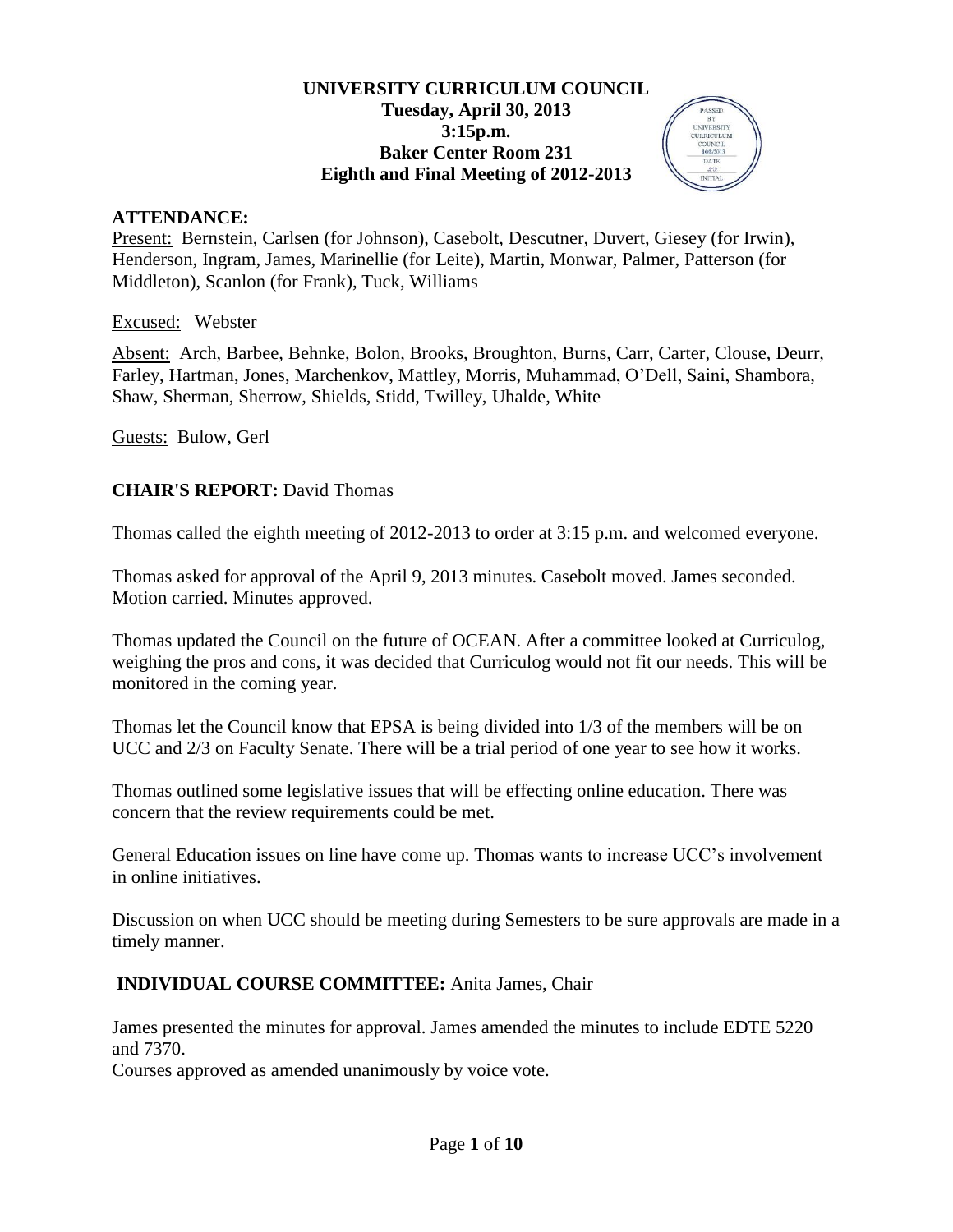James thanked her committee for the hard work they did during her last year. She thanked Dave and Laura for their help.

Thomas proposed the following Resolution: Whereas Dr. Anita James has given selflessly to Ohio University and especially the University Curriculum Council and Whereas without her leadership we would not be in semesters and Whereas I'll fight everybody that believes otherwise; Therefore be it resolved that Dr. Anita James be appointed Chair Emeritus for life. Resolution moved and seconded.

Motion carried by a round of applause.

# **PROGRAMS COMMITTEE**: Jim Casebolt, Chair

Casebolt presented the Programs Committee agenda to the Council.

**NOTIFICATION:** Program Development Plan for Master's degree in Physician Assistant Studies from the School of Rehabilitation and Communication Studies, College of Health Sciences and Professions

"This proposal is for a new professional master's degree for a Physician Assistant program. The program will consist of 7 semesters for a total of 110 semester hours. Students must have a baccalaureate degree, a 3.0 overall GPA and a 3.0 GPA in prerequisites to apply. Class size will be 45 students, although the charter class may have fewer students. The program is seeking provisional accreditation from ARC-PA and will have an on-site visit in November 2014, after which students can be admitted for a May 2015 start date if the program is successful in meeting accreditation standards. Resources for the program have been committed by the CHSP Dean, Randy Leite, PhD…. [the school] will be changing its name to reflect the new program if approval is granted."

**MINOR ADMINISTRATIVE CHANGES:** The following changes qualify as "minor" according to the standards set by UCC last year, and so have been approved by the committee.

- REVISED PROGRAMS: BA4405 (Global Studies Africa) BA4406 (Global Studies Asia) BA4407 (Global Studies – Europe) BA4408 (Global Studies – Latin America) BA4409 (Global Studies – War and Peace Studies)
	- $\triangleright$  This proposal calls for the changes made to the common core of these five majors. Specifically:
		- Delete GEOG 3430 and add it to the Global Studies Electives list for area studies majors (i.e., all majors but the War and Peace Studies major).
		- Add the option of ECON 1000, 1030 or 1040 to the Core.
		- Allow Global Leadership Center (GLC) credit to fulfill the Global Studies Electives requirement for the four area studies majors.
- REVISED PROGRAM: BA4409 (Global Studies War and Peace Studies)
	- $\blacktriangleright$  Add the following courses to the Electives list: ECON 3500, 3410, CLAS 2310, ISE 3040, MATH 2500, PSY 1110 and 2110.
	- Add the following courses to the Area Studies Course options: POLS 4410, 4420, 4440, 4450, 4460, 4300, and 4310.
- REVISED PROGRAM: SCCBA Shared Component College of Business Core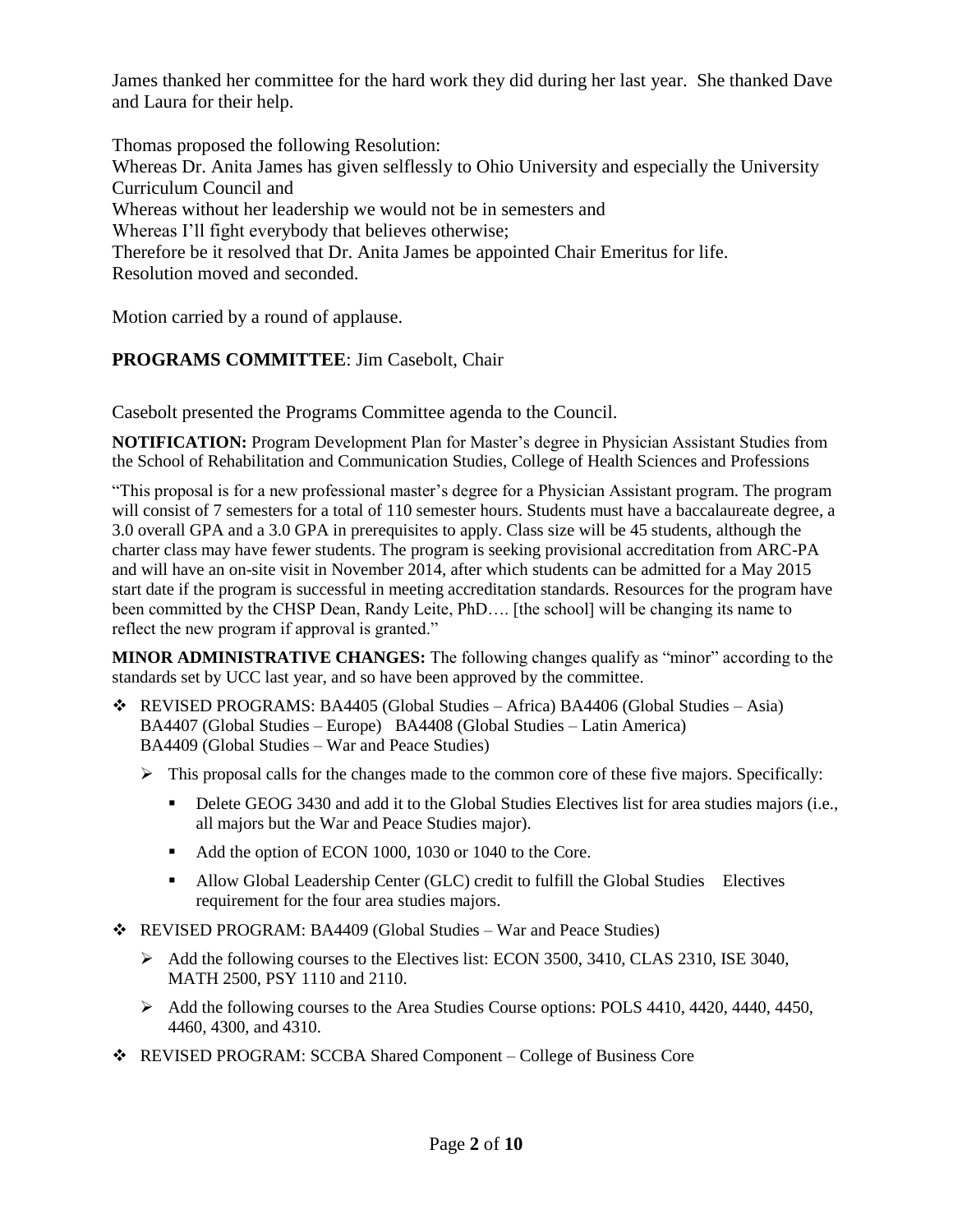$\triangleright$  "The change would be effective Fall Semester 2013-14, adds BA 2000 Career Management Strategies (1 hour) to the SCCBA Curriculum Components. This adds 1 hour to the COB core, effectively reducing the number of elective hours by 1. We still have 128 hours total to graduate."

#### **FOR SECOND READING:**

- NEW PROGRAM: BSXX09 Technical Operations Management
	- $\triangleright$  "This two year completion undergraduate degree program in the department of Engineering Technology and Management. The "two plus two" mixed delivery (online and class room delivery) program leads to a Bachelors of Science in Technical Operations Management (BSTOM) from the Russ College and a minor in Business from the College of Business at Ohio University….
		- " "Almost any" sentence revised: "This program will accept only students who have completed an appropriate technical associate degree with a requisite GPA and /or work experience. This program will be targeted to professionals and graduates who are seeking to complete their bachelor's degree while continuing to work. This completion degree will complement many technical associates degree and provide opportunities for graduates of this program to advance in their chosen fields."
	- MOTION: Approve new program
	- $\triangleright$  Approved by voice vote
- NEW PROGRAM: CTXX9U Global Health (Undergraduate)
- NEW PROGRAM: CTX14G Global Health (Graduate)
	- $\triangleright$  "Student demand for global health curriculum and experience has increased at Ohio University and nationally as governmental and nongovernmental agencies call for personnel that are trained to work on global health problems with underserved populations…. A global health certificate at Ohio University is expected to draw participation externally (non-degree) from the healthcare community and internally from the 528 enrolled students at the Heritage College of Osteopathic Medicine, the 7000 enrolled students at the College of Health Sciences and Professions and on a limited basis from other disciplines across the university…. The estimated start date for the graduate Certificate Program is Spring of 2015."
		- Students could complete with only HLTH courses, meaning not necessarily interdisciplinary: Change electives requirement to "Students are required to complete a minimum of 6 credit hours **from at least two departments** from a list of approved interdisciplinary courses"
		- **Sally Marinellie: "We are happy to make this change. Just for clarification, the new (core)** courses will all have the HSP prefix, not HLTH."
		- Change not yet reflected in OCEAN
	- MOTION: Approve new program
	- $\triangleright$  Approved by voice vote
- REVISED PROGRAM (First reading December 2012): BS8122 Exercise Physiology Two separate change proposals have been submitted to OCEAN for this program
	- $\triangleright$  "Within the Exercise Physiology program, under "Skills Development" requirements, there are three categories. I am requesting changes to two of these categories."
		- The first change is under the "Aquatics" category. We need to delete PESS 1030 and PESS 1040, since these no longer exist, and add the choices of PED 1301, 1302, 2301, 2302, or 2801, which are the new semester swimming courses.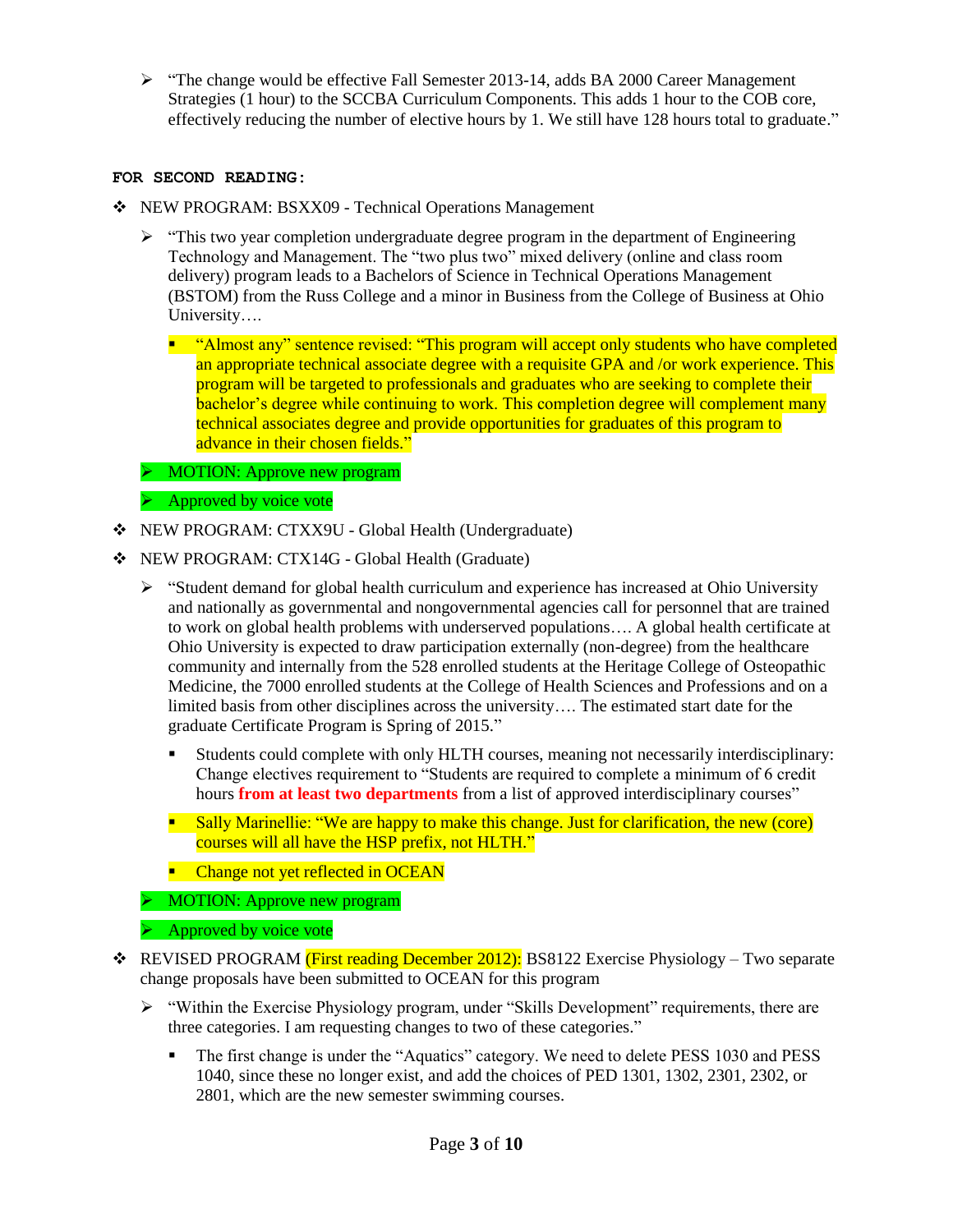- The second change is under the "Sports Skills and Life Time Activities" category (lifetime should be one word, by the way). We would like to allow our students to have the option of taking any PED course to fulfill the requirement, aside from the aquatics category PED classes which would be in the aquatics category. The list should include: PED 1000, 1001, 1002, 1003, 1004, 1005, 1006, 1007, 1008, 1009, 1099, 1100, 1101, 1102, 1103, 1104, 1105, 1106, 1107, 1108, 1109, 1110, 1111, 1112, 1200, 1201, 1202, 1203, 1204, 1205, 1206, 1207, 1208, 1209, 1210, 1211, 1212, 1213, 1214, 1215, 1216, 1217, 1218, 1219, 1220, 1221, 1222, 1223, 1224, 1225, 1401, 1402, 1403, 1410, 1411, 1412, 1430, 1431, 2201, 2212, 2209, 2210, 2204, 2213, 2214, 2215, 2216, 2103, 2202, 2200, and 2225.
- $\triangleright$  "We would like to add Aqua Aerobics (PED 1300) to the list of classes under the choice of Skill Development, Aquatics. We inadvertently left this class off the list of Aquatics skills from which our students can choose one class. We would like to add it back onto this list of choices. This should not impact the credit hours since this is one of five choices in that category. The only department affected by the change would be the School of Recreation and Sport Pedagogy, and the PED courses such as PED 1300 are open to the entire student body of Ohio University, so the impact may be minimal."

MOTION: Approve changes to program

 $\triangleright$  Approved by voice vote

- NEW PROGRAM: BSXX06 Energy Engineering
	- $\triangleright$  "Ohio University's Energy Engineering major focuses on producing graduates who possess: 1. The necessary skills to be a valued individual and team contributor in a professional environment. 2. The characteristics for diverse career options in the multidisciplinary energy field. 3. The necessary analytical and technical skills to identify complex problems as well as devise and implement their solutions. 4. An understanding of the impact of underlying systems and environmental/societal policies on the global energy infrastructure."

MOTION: Approve new program

 $\triangleright$  Approved by voice vote

- NEW PROGRAM: ORXXX8 Finance Minor
	- $\triangleright$  "This program will provide students with a basic understanding of corporate finance, financial markets and institutions, and investments. After gaining this basic financial knowledge, students will choose from a large number of electives based up their interests when completing their additional required minor courses. Students must complete two additional elective classes from the following classes: basic financial planning, equities, financial modeling, advanced corporate finance, fixed income securities, derivatives, bank management, personal financial planning, risk and insurance and more."
	- > MOTION: Approve new program

 $\triangleright$  Approved by voice vote

- NEW PROGRAM: ORXX10 Marketing Minor
	- > "The Marketing Minor will allow students with complementary skills and interests to gain specific knowledge and experience leading to a more rounded education and increased employability. The program will provide students with the foundation they need in the discipline with three required courses: Marketing Principles, Consumer Behavior, and Personal Selling. Students will also be able to pursue a specialization or interest by selecting two electives. The minor will total 15 hours, and at least 12 hours will be at the 3000/4000 level. One additional prerequisite may be required (QBA 2010) for some students if they decide to pursue the Marketing Research elective (MKT 3790)."

MOTION: Approve new program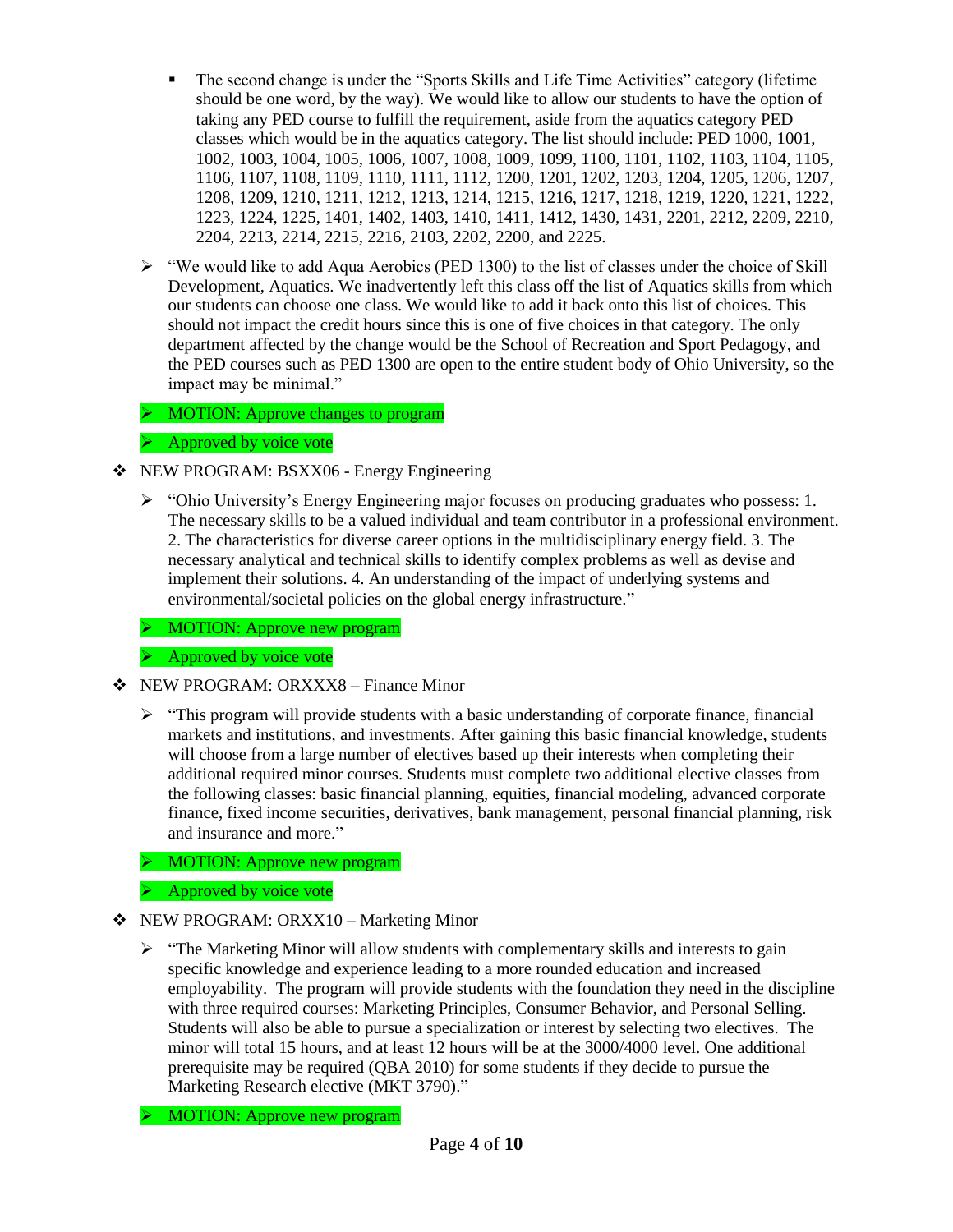$\triangleright$  Approved by voice vote

- NEW PROGRAM: ORXXX9 Sports Administration Minor
	- $\triangleright$  "Due to the popularity of Sport Management across disciplines outside of the College of Business (COB), such as journalism, communications, education, and economics, we feel that a new minor program will serve an unmet need at Ohio University and aid in attracting new students and enhancing current degree programs. It gives Ohio University students another option that has been requested by students over the years."
	- > MOTION: Approve new program
	- $\triangleright$  Approved by voice vote
- NEW PROGRAM: CTX12U Russian Studies
	- $\triangleright$  "The Russian Studies Certificate is an interdisciplinary and complementary course of study open to students from any undergraduate degree. It is designed for students majoring in any field, who have a special interest in Russian culture, politics, economics, and/or history…. The aim of the Russian Studies Certificate is to provide a broader examination of the rich and diverse culture of Russia by exploring it through a variety of disciplines and subjects."

**EXECUTE:** Approve new program

 $\triangleright$  Approved by voice vote

- NEW PROGRAM: CTXX8U Ecotourism
	- $\triangleright$  "The certificate program in ecotourism is a multidisciplinary program focused on promoting sustainable tourism development through a balance of environmental, economic, and sociocultural aspects of nature-based tourism. Students must complete 18 credit hours of coursework to fulfill program requirements. The program is specifically intended to serve students in the Restaurant, Hotel & Tourism and Recreation Studies programs. However, it is open to all students in good standing at Ohio University and should also be relevant to students majoring in global studies, environmental studies, and entrepreneurship and other business related disciplines."

> MOTION: Approve new program

 $\triangleright$  Approved by voice vote

- **EXECUTED PROGRAM: MM5182 MUSIC EDUCATION** 
	- 1) Music theory and history courses: **Change from 6 hours of electives to: Mus 5000 Tonal Theory Review (1.5 hours), Mus 5001 Post Tonal Theory Review (1.5 hours) Mus 5240, History of Musical Styles I (3 hours)**
	- $\geq$  2) The following course numbers are corrected to match the semester number for course content.
		- **Mus 5770 to 6770** Organization and Administration in Public School Music
		- **Mus 6790 to 6931** Professional/Clinical Project
	- 3) Instrumental Track: Mus 5630 Instrumental Techniques and Materials, Mus 5592 Advanced Instrumental Conducting [delete 5216] Choral Track: 5650 Choral Techniques and Materials, 5591 Advanced Choral Conducting [delete5661 and 5210]
	- 4) The original program submission omitted courses: Mus 5921 Practicum in Music I and Mus 5921 Practicum in Music II

> MOTION: Approved changes to program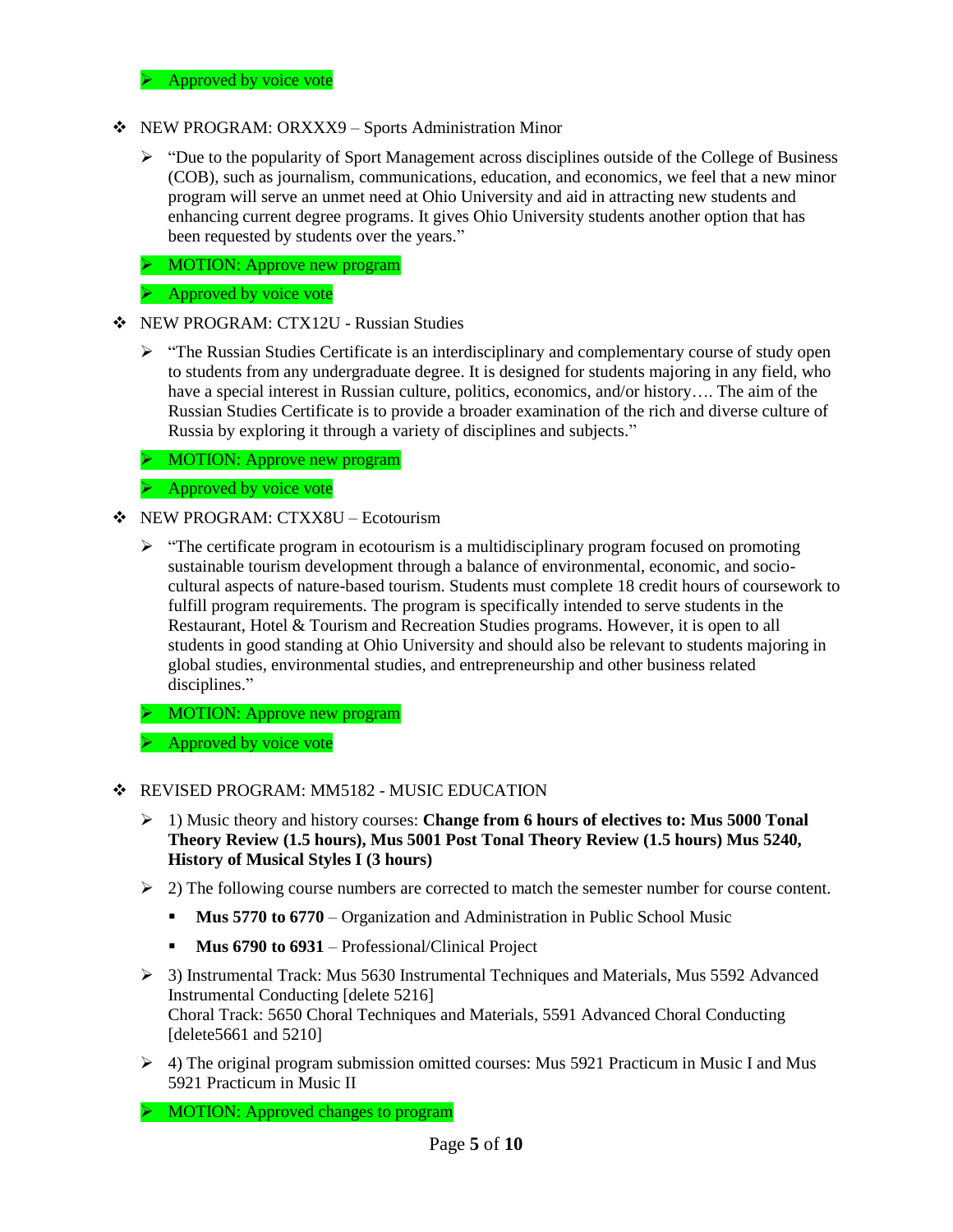$\triangleright$  Approved by voice vote

- REVISED PROGRAM: BS69X1 Journalism News and Information REVISED PROGRAM: BS69X2 - Journalism Strategic Communication
	- 1) Change Specialization Requirement as follows: **Area of Specialization** Complete 21 hours. Complete one of two options as approved by your advisor.
		- **Option 1:** Complete 21 hours in a single department other than Journalism, Media Arts and Studies or Visual Communication, with 6 hours at the 3000-level or higher.
		- **Option 2:** Complete 12 hours in a single department other than Journalism, Media Arts and Studies or Visual Communication, with 6 hours at the 3000-level or higher, and 9 hours in any other department or an advisor-approved collection of related courses. The 9 hours must be a subject area other than Journalism.
	- 2) Under **General Liberal Arts Requirement**, change "Complete two courses from each of the following: Economics (ECON)" to the following:
		- Complete two courses from each of the following:
			- Economics/Business (ECON, plus additional ECON or ACCT 1010, BUSL 2000, MGT 2000, MKT 2020, FIN 2020, MIS 2021)
	- 3) Change two courses from Electives Part 1 to Electives Part 2. Move JOUR 2500 Introduction to Strategic Communication *Credit Hours:* 3.0 and JOUR 3620 - Community Journalism *Credit Hours:* 3.0 from Journalism Electives- Part 1 list Journalism Electives – Part 2 list.
	- > MOTION: Approve changes to both programs
	- $\triangleright$  Approved by voice vote
- REVISED PROGRAM: BJ6910 JOURNALISM-CARR VAN ANDA
	- $\triangleright$  "A proposed change in specialization requirement responds to new standards of the JSchool's accrediting body. These standards allow students to take 72 of their 120 semester hours in nonprofessional areas, defined as any department in the University except Journalism, Media Arts & Studies or Visual Communication; previously students had to take 80 non-professional hours, 65 from coursework within the College of Arts and Sciences."
	- $\triangleright$  Changes requirement of two ECON courses to "Complete two courses from each of the following: Economics/Business (ECON, plus additional ECON or ACCT 1010, BUSL 2000, MGT 2000, MKT 2020, FIN 2020, MIS 2021)"
	- $\triangleright$  Supporting notes from patron department in OCEAN Discussion tab
	- $\triangleright$  MOTION: Approve changes to program
	- $\triangleright$  Approved by voice vote
- REVISED PROGRAM: BA2128 BIOS HUMAN BIOLOGY
	- $\triangleright$  This program change adds additional course choices to the biology electives students in this major code must take. It also changes a requirement for 3 courses to 9 credit hours because individual courses and current course groups range from 1 to 4 credit hours. With the change to credit hours, we can unlink the course groups into individual courses. On average, a change to 9 credit hours will not change credit hour requirements, but it will reduce variation from a total of 3 to a total of 11 possible credit hours to meet the requirement.
	- $\triangleright$  MOTION: Approve changes to program
	- $\triangleright$  Approved by voice vote
- REVISED PROGRAM: BA2129 BIOS ENVIRONMENTAL BIOLOGY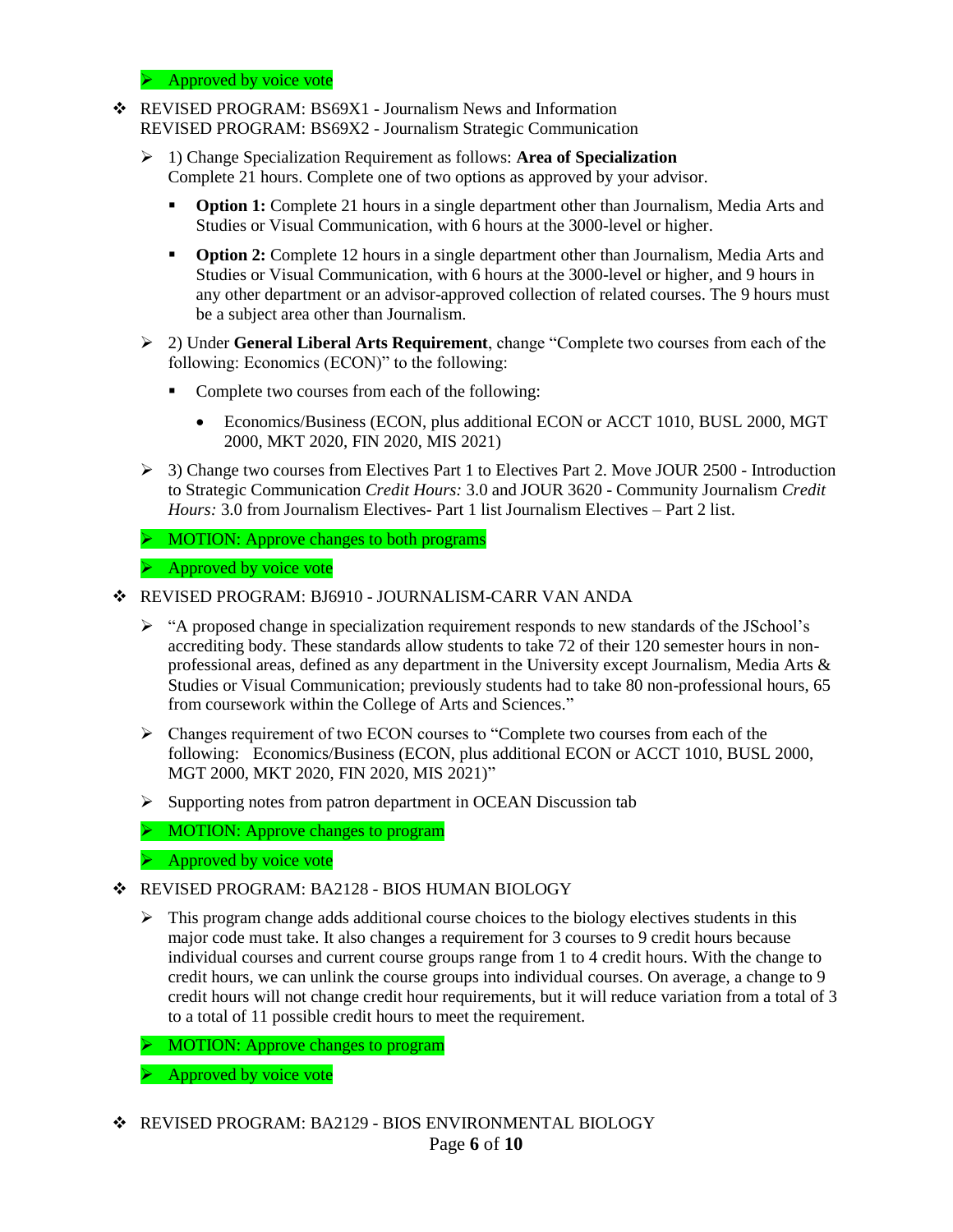- $\triangleright$  Adds:
	- **MATH2500** as alternative to PSY2110 for statistics requirement
	- **BIOS 3160 Biogeography to Environmental Biology Electives**
	- POLS 4260 Politics of the Environmental Movement Environmental Studies Certificate Policy, Politics, and Regulation choices
	- ANTH 3780 Human Ecology and GEOG 3330 Appalachia: Land and People to Environmental Studies Social Science and Humanities choices
- > MOTION: Approve changes to program

### $\triangleright$  Approved by voice vote

## REVISED PROGRAM: CTGERG - GRADUATE GERONTOLOGY CERTIFICATE

 The Graduate Gerontology Certificate was inaccurately transitioned to semesters during the Q2S process by individuals no longer at the university. A variety of mistakes were made and are incorrectly displayed on OCEAN, including the following:

1. Under the Program Overview tab, it indicates that you "must successfully complete at least 15 credit hours from the following courses/areas including an approved practicum (HLTH 650)." HLTH 650 was a quarter based course and it no longer exists. The new semester practicum course is HLTH 6921 and it should replace HLTH 650.

2. Although the statement above is correct in terms of needing 15 total credit hours in order to complete the certificate (including the HLTH 6921 practicum for 3 credit hours), the total hours are incorrectly listed as 18 under the Curriculum tab. It incorrectly lists 15 hours of course work needed from "psychological and biological health areas", in addition to the 3 hour required practicum. Instead, it should indicate that 12 hours of course work is needed in addition to the 3 hour required practicum. Further, the courses need not be specified or selected from any particular content area, and several of the other course options were ignored and not listed at all.

 $\triangleright$  MOTION: Approve changes to program

 $\triangleright$  Approved by voice vote

- REVISED PROGRAM: CTSALE Sales Certificate
	- $\triangleright$  "We wish to change the courses in the Sales Certificate Program to realign with changes being made in the Marketing Minor. This will include dropping several courses from consideration in the certificate to allow room for marketing minors to register for these courses.

We wish to move a course to Required from Additional while moving another from Advanced to Required to better meet the needs of students and employers.

We wish to change Advanced Courses to Additional Courses, to allow more flexibility in scheduling.

We wish to change the names of our current courses to better reflect their contents. Also, we wish add two new courses which are currently being developed for review."

> MOTION: Approve changes to program

 $\triangleright$  Approved by voice vote

#### **FOR FIRST READING:**

- REVISED PROGRAM: MS8135 Recreation Studies
	- $\triangleright$  I. Changes to Core Requirements -
		- (1) Replace REC 6080 Research Methods in Recreation & Leisure with EDRE 5010 Introduction to Research Methods in the core curriculum. This change is being made to achieve greater efficiency in utilizing faculty resources within the Recreation Studies program and the Patton College.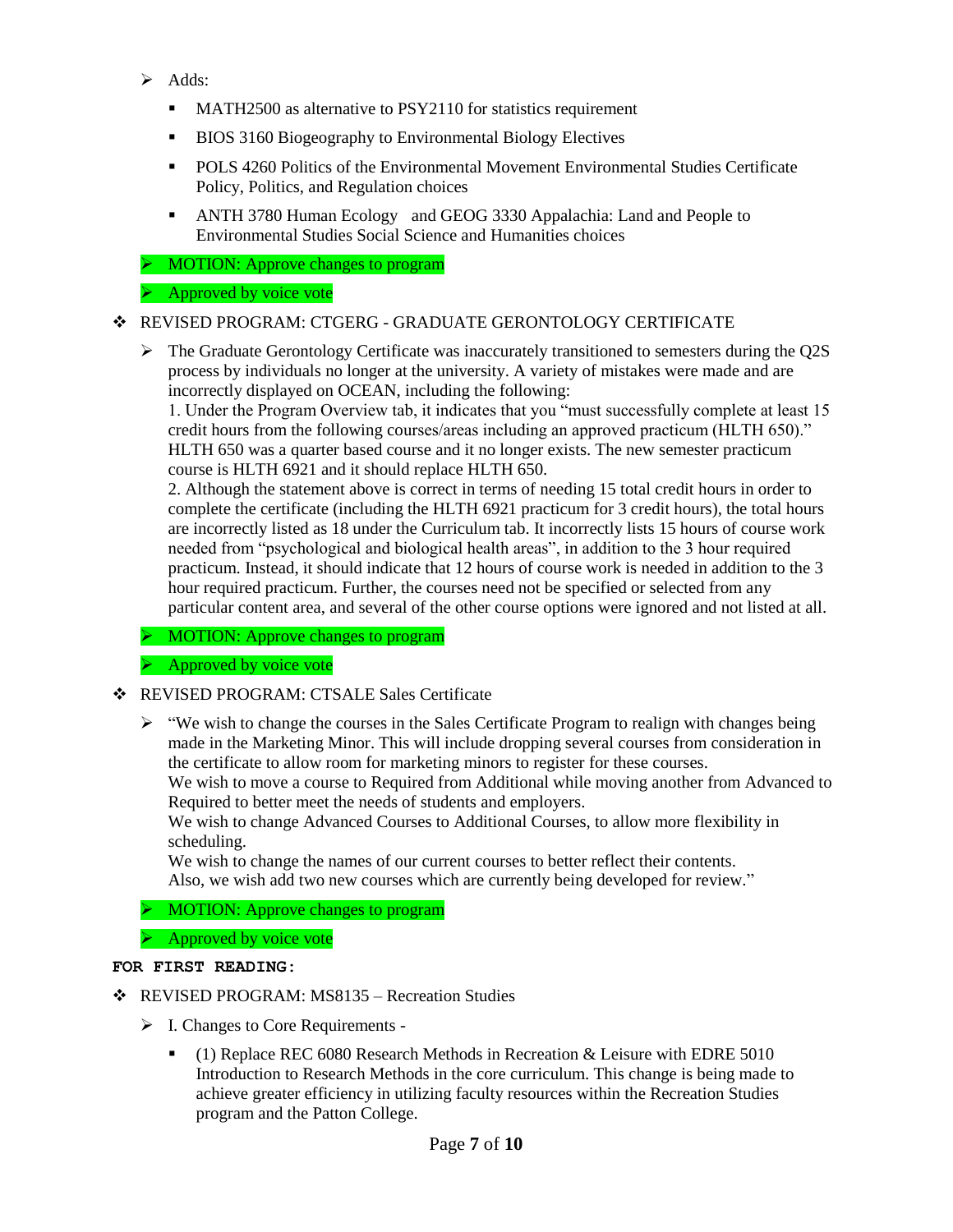- (2) Replace REC 6020 Social Foundations with REC 6170 Sport and Leisure in Society in the core curriculum. This change reverses a decision made during Q2S that the faculty ultimately decided not to implement.
- (3) Replace REC 6011 Finance & Marketing with REC 6490 Administration of Recreation and Leisure Services in the core curriculum. This change also reverses a decision made during Q2S that the faculty ultimately decided not to implement.
- $\triangleright$  II. Add a new Campus Recreation specialization to the master's program to accompany the Outdoor Recreation & Education and Recreation Management specializations. The following courses should be included in the concentration:
	- EDHE 6880 Introduction to Higher Education & Student Affairs (3)
	- **EDCP 5210 Student Development Theory (4)**
	- EDCP 6300 The Helping Relationship in Higher Education (4)
- REVISED PROGRAM: MS8147 Exercise Physiology Clinical
	- $\triangleright$  This proposal is to remove 1 credit hour of EXPH 5999 Exercise Physiology Seminar and replace it with more clinical experience EXPH 6920 (Practicum in Exercise Physiology)/EXPH 6910 (Internship).
	- $\triangleright$  -Change EXPH 5999 to 2 credit hours required for the degree -Add 3 additional credit hours of EXPH 6920 (Practicum in Exercise Physiology)/EXPH 6910 (Internship) for a total of 8 credit hours New total credit hours for degree would be 34 hrs
- REVISED PROGRAM: BS6370 Family and Consumer Sciences Education
	- $\triangleright$  We are requesting the following modifications to the catalog, and subsequently to student DARS:
		- ECON 1030 to ECON 1000 A basic understanding of both micro- and macro-economics is preferable to the micro-focused ECON 103. Additionally, the MATH requirement is "any Tier I Math" which does not support the requirement of ECON 1030. NOTE: This change should be reflected in BOTH the pre-major requirements and the major graduation requirements.
		- RFPD 2150 Elementary Textiles Credit Hours: 3.0 AND RFPD 3830 Product Development, Evaluation, and Distribution Credit Hours: 3.0 to RFPD 2150 OR RFPD 3830 Family and Consumer Sciences Education students need coursework in textiles and apparel to meet the core standards. Either RFPD 2150 or RFPD 3830 will meet this requirement; students do not need to take both.
	- $\triangleright$  This curriculum plans is to propose two different tracks, described as follows. The Family and Consumer Sciences Education major will better serve a wide variety of students with the proposed two track options:
		- 1 (BS6370)-Family and Consumer Sciences Education, with Teacher Licensure Track Explanation: This program would remain 'as is' with the Teacher Education courses that are part of the Patton College NCATE accreditation and prepare students for teacher licensure. (With the above mentioned changes)
		- $\blacksquare$  2 (BS6370) Family and Consumer Sciences Education, with Community Leadership Track Explanation: The discipline of Family and consumer Sciences Education encompasses a range of career opportunities beyond the teaching component, in the area of supervision, business, and child care.… Graduates of a Family and Consumer Sciences program in a track focused on Community Leadership will seek employment in areas such as workforce development, human services leadership, youth leadership (4-H, Extension Service), after school programs, early child care administration, corporate offices, and non-profit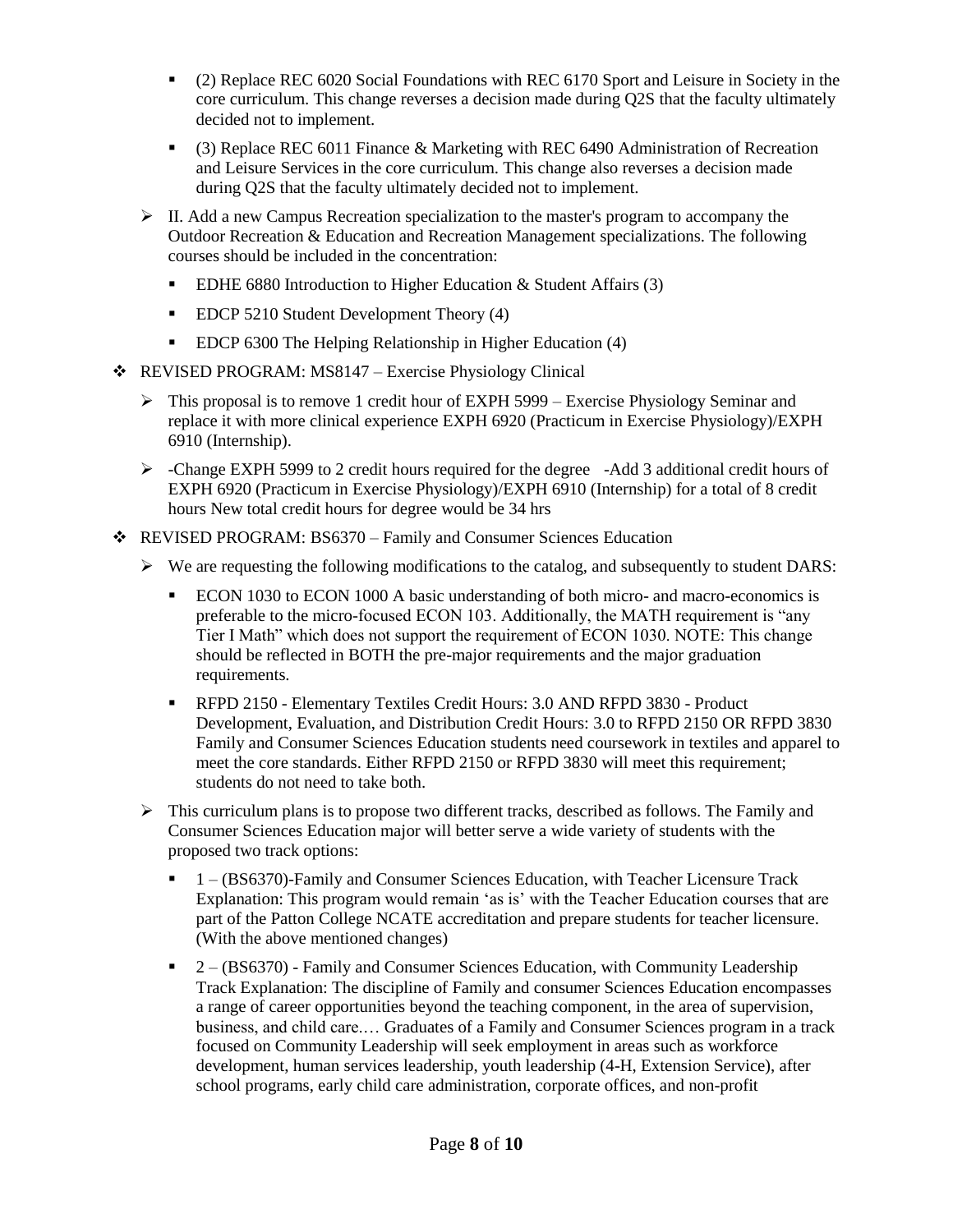organizations. Additionally, this new track will prepare students with appropriate credentials to move forward into master's programs such as school counseling.

- Discussion about minor options: List, from specific units, with approval by advisor
- REVISED PROGRAM: BS6922 VICO-Photojournalism REVISED PROGRAM: BS6925 – VICO-Commercial Photography
	- $\triangleright$  "A new course that we expected to need in the semester system is not necessary and is shifting resources from upper-level course that are more beneficial to students. We are asking to drop VICO 1422 as a required course."
		- Elective line must change from 15 to 18
- REVISED PROGRAM: CTGISU Geographic Information Science
	- $\triangleright$  There are two major components to the proposed change:
		- 1) We are reducing the number of minimum credit hours required to complete the certificate from 20 to 17 in order to encourage enrollment in and facilitate student completion of the program.
		- <sup>2</sup> 2) We have streamlined the program by reorganizing the requirements into three groupings: Core Courses, Core Electives, and Specialization Electives. This is primarily a reorganization of the courses that were already a part of the certificate, but two substantive changes have been made:
	- $\triangleright$  The statistics courses are no longer required, but offered instead as part of the Specialization Electives. The rationale for this is that advanced statistics is not essential but rather complementary to a strong understanding of GIScience (similar GIS programs at other institutions do not require statistics). Statistics courses may now be taken instead as a Specialization Elective.
	- Five courses have been removed from the program (MIS3200; CE4150; CS2650; ECON3810; PSY2210) because they are either no longer offered or after careful evaluation were not found to be cognate with other listed courses. The semester catalog also revealed thirteen additional courses (CS2401; CS3560; CE2100; ISE2100; GEOG4710; MIS2200; VICO3162; MIS2010; ISE4350; MIS2020; MIS2021; VICO2161; PSY2110) that were found to be strongly related to GIScience, and were thus added as Specialization Electives to provide more appropriate supporting courses for students.

Thomas thanked Jim for his hard work on the committee. The Council gave him a round of applause.

### **REVIEW COMMITTEE:** David Ingram, Chair

Ingram presented four reviews.

Department of Counseling and higher Education Department of Education Studies Department of Teacher Education Applied Health Sciences and Wellness

Reviews approved unanimously by voice vote All reviews appended to the minutes.

Ingram presented the Self Study Guidelines for second reading.